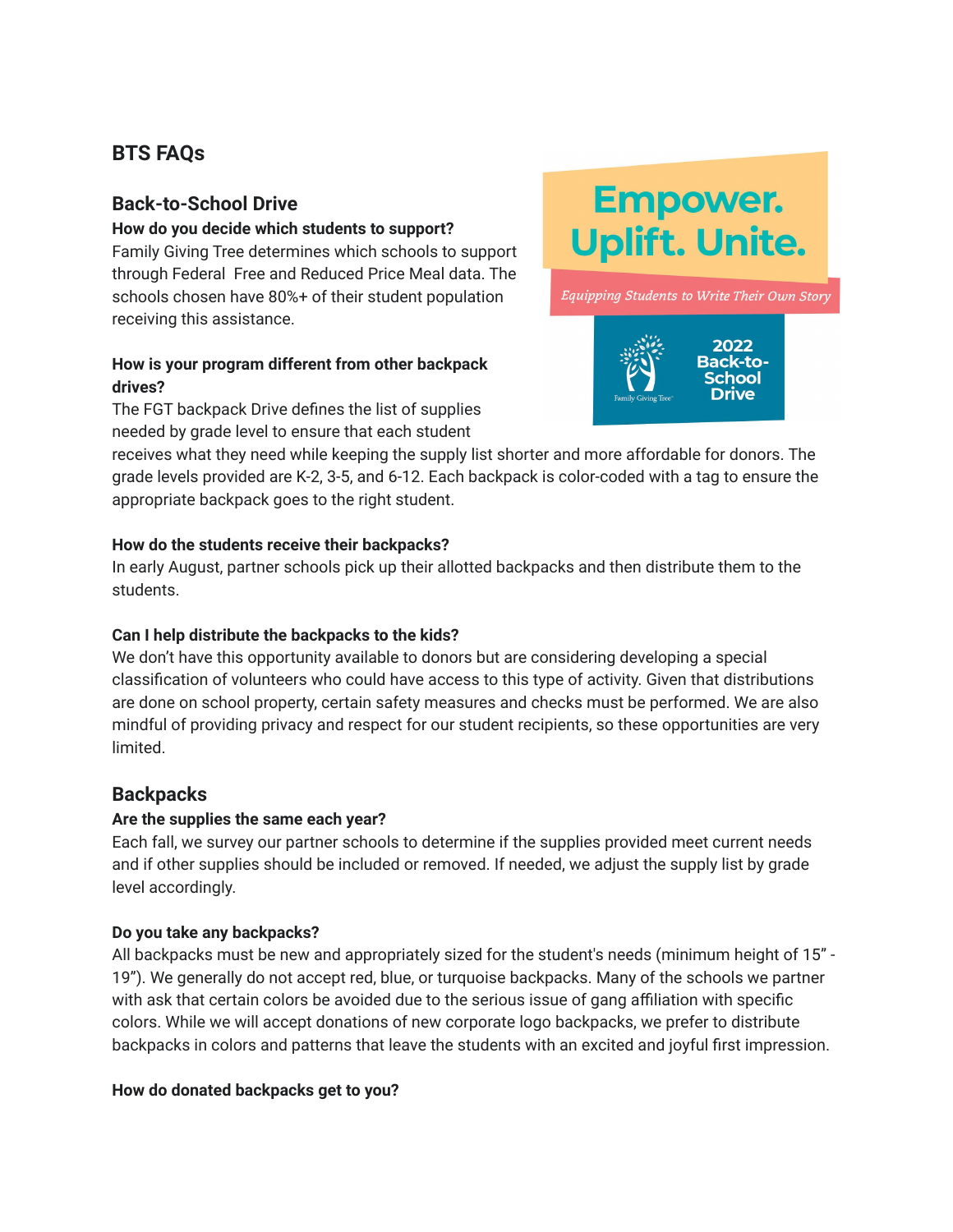Donors drop backpacks off at designated public drop-off locations [insert link to public drop-off page] or to their group's designated drop-off area if they are with a company or organization that is signed up to participate in the Back-to-School Drive. Designated Drive Leaders drop the donations off to FGT at our main South Bay warehouse or one of our remote drop-off locations at the end of July, and we take the time and effort to check every backpack we receive. We empty each backpack and inventory the supplies to ensure that each contains all the items on the supply list. If one or two are missing, we can add the item(s) to assure that each student receives the same as every other to avoid what we call "backpack envy."

#### **Can I donate extra backpacks and supplies?**

Yes! We use these extra items to put together additional supply-filled backpacks to help fill the community gap. All donated backpacks and supplies we receive are distributed. Each year we have a waiting list of schools to which we can provide backpacks if we receive more than planned.

# **Backpack Tags**

#### **What are backpack tags used for?**

We provide Back-to-School Drive Leaders with three different colored backpack tags to distribute to their groups. Each color represents a grade-level grouping: K-2, 3-5, or 6-12. By color-coding them, they are easier to quality check and sort. The color-coded tags also make it easier for schools to distribute as they can be assured that the right bag is going to the right student.

#### **How do I get a tag?**

You can check with your employer or social/community groups to see if they are an FGT Back-to-School Drive Leader. If so, they can direct you to the tags. Alternatively, you can also download our printable backpack tags here [insert link to printable tag file].

# **If I printed tags online, how should I attach them?**

There are instructions on the tag to loop the tag around the top strap of the backpack and staple the ends together. If you don't have a color printer and print black and white tags, please attach them to the backpack using a colored ribbon of the same color as that shown for the tag (blue, orange, or purple).

# **Warehouse and Backpack Drop-off**

# **When are backpacks due?**

Backpacks are due to Family Giving Tree by Thursday, July 28. Most public drop-off locations or participating Drive Leader groups may have an earlier due date, so check with them before you drop off your backpack.

#### **Where can I drop off?**

We ask that you return your donation to where you picked up the backpack tag. Please return your donation to our warehouse at [insert address] if you print and use an online tag. Check our warehouse calendar for hours of operation.